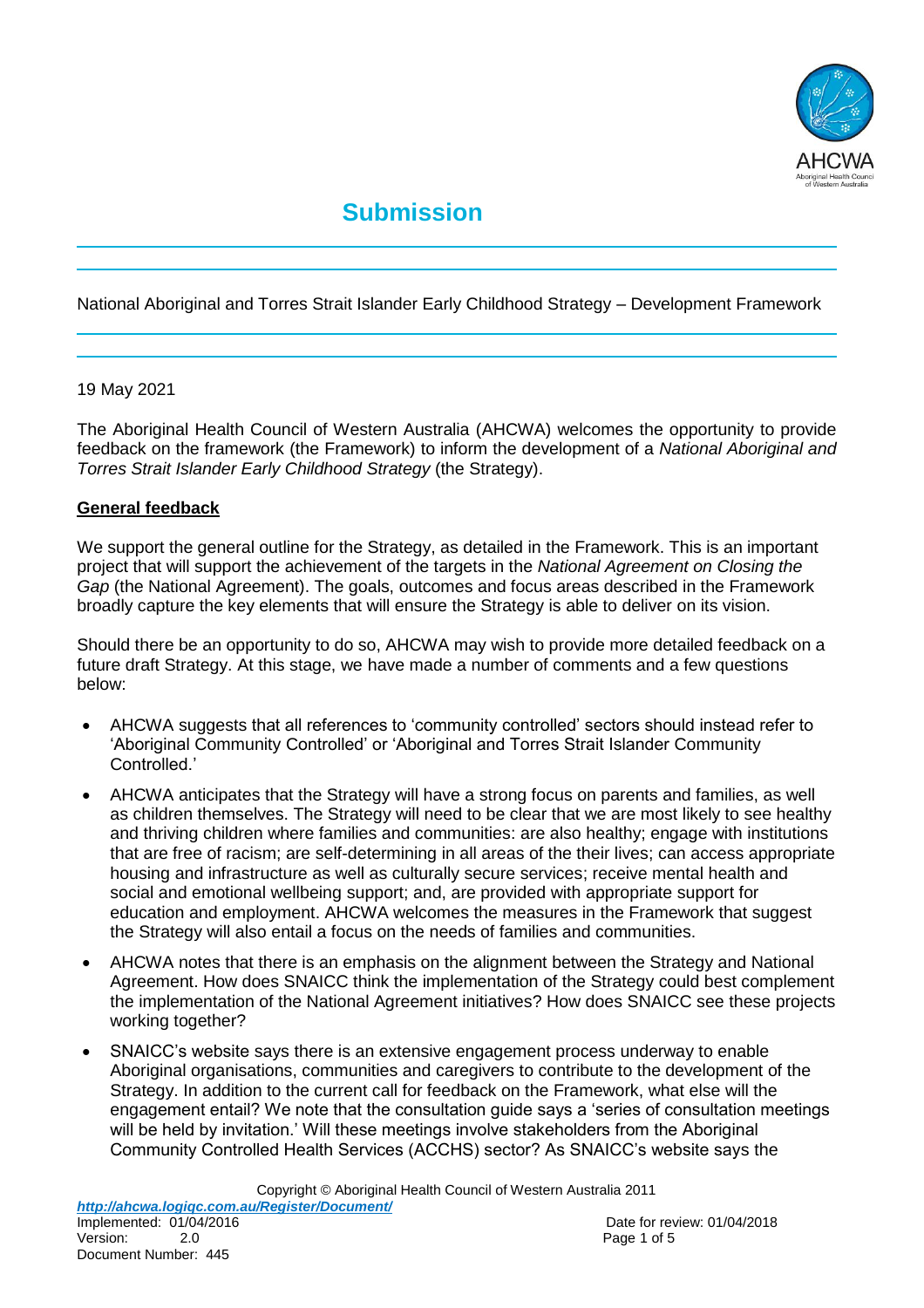

Strategy is likely to be finalised by mid-2021, is the current consultation the last opportunity to provide feedback?

 Recommendation 8 in Western Australia's Sustainable Health Review (SHR) is about supporting children and families in getting the best start in life to become physically and mentally healthy adults. It is crucial to ensure that Aboriginal families and children, along with culturally specific services, are included in the implementation of this SHR recommendation. We see potential for SNAICC/National Indigenous Australians Agency (NIAA) to link in with the SHR Recommendation Leads to ensure that the two projects are working together.

## **Goal 1: Aboriginal and Torres Strait Islander children are born and remain healthy and strong**

- The Strategy should emphasise that access to high quality, community-driven and culturally secure health services is best provided by ACCHS, and that sustainable funding of ACCHS will be essential to ensuring Aboriginal children receive the comprehensive primary health care they need to have the best start in life. For this reason, AHCWA strongly supports a focus areas for this goal being to 'continue to invest in Aboriginal Community Controlled Health Organisations.'
- AHCWA agrees that '[a]ccess to high quality, culturally safe and trauma informed mental health services can provide support to Aboriginal and Torres Strait Islander families to get the best outcomes for their children', however, suggests there should be additional content on social and emotional wellbeing services (as discussed below in relation to Goal 2).
- AHCWA suggests that the Strategy should acknowledge the existing strong focus of the ACCHS sector on early intervention and prevention. Therefore, as currently drafted, the following statement in the Framework is somewhat problematic: 'Strengthening ACCHOs will also enable Aboriginal and Torres Strait Islander health services to continue their focus on primary health care provision while also developing a preventative approach, which is essential in order to meet the National Agreement on Closing the Gap targets.' While there is space to expand preventive health activities, and certainly scope for increased government funding in this space, ACCHS *already* have a strong focus on prevention and early intervention.
- Depending on the level of detail the Strategy entails, there are a number areas of maternal health and parenting that are essential to ensuring health in the early years. There are many important services in this space and we suggest consulting with the ACCHS sector if this was going to be unpacked in greater detail in the Strategy. For example, services include (but are not limited to):
	- o Preconception counselling;
	- o Antenatal shared care by appropriate multidisciplinary teams;
	- o Smoking cessation support during pregnancy;
	- o STI screening during pregnancy;
	- o Healthy eating, alcohol and other drug use;
	- $\circ$  Pregnancy care plan by risk, including health education such as alcohol during pregnancy, antenatal iodine and folate supplementation, treatments as required such as iron supplementation and gestational diabetes screening; and
	- o Postnatal review, including mother's mental health and contraception.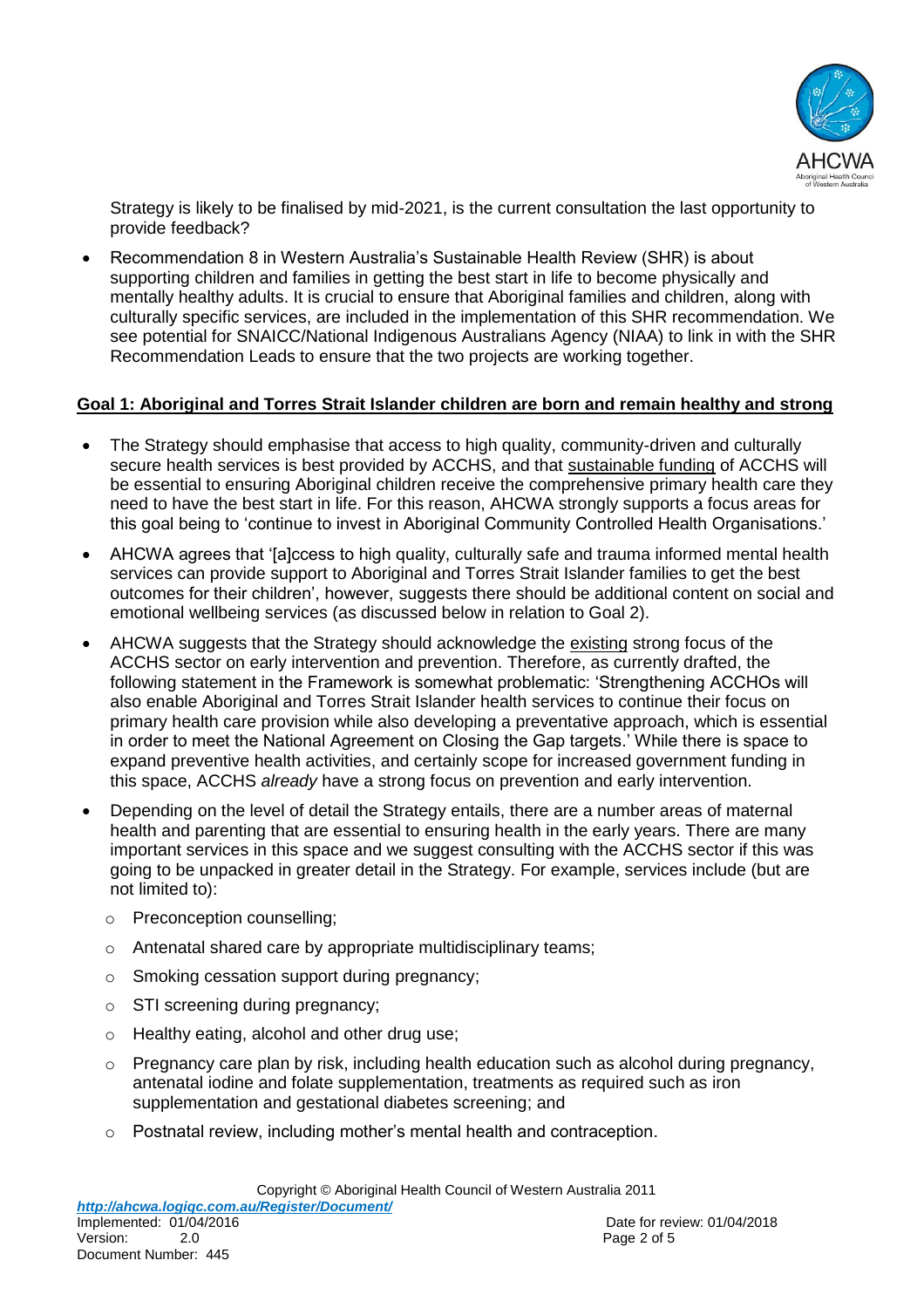

- The Strategy could also reflect some of the challenges regarding maternal and child health. Based on feedback from a WA ACCHS, AHCWA offers the following examples:
	- o The investment in family planning is steadily falling even though the demand is growing, and the cost of long acting reversible contraceptives is still prohibitive in Australia. Part of this issue could be addressed through ensuring there are no co-payments required for women seeking contraception, and that MBS items reflect the time and necessary skill of GPs who choose to participate in this line of work. Access to post-partum contraception in Perth and WA is poor. Contraceptive planning during the antenatal period has been demonstrated to increase uptake and acceptability after delivery.
	- $\circ$  Aboriginal women in Perth and other parts of WA experience culturally unsafe care in tertiary centres due to a lack of cultural training and awareness, systemic racism and poor transfer and support processes. Women who are high risk must often travel from rural to urban centres for support for delivery, and whilst their medical needs might be met, their cultural and social needs are ignored. This results in poor engagement in antenatal care which again increases poor maternal and child health outcomes. ACCHS are best situated to provide culturally appropriate care, and strong collaboration between ACCHS and tertiary centres improves engagement and maternal and child health outcomes. However, a lack of willingness from some tertiary centres to engage with ACCHS around antenatal and postnatal care has led to a perpetuation of the poor health outcomes which pervade Aboriginal women seeking health care whilst pregnant.
	- o There has been a concerning increase in the rate of infectious syphilis in women of childbearing age in recent years. More investment in high risk areas in point of care testing, as well as culturally responsive staffing support for contact tracing and treatment purposes will improve the capacity of ACCHS to provide the support to patients who are infected, reduce the stigma and provide treatment.
	- $\circ$  Gonorrhoea, chlamydia and HIV within Aboriginal communities is also of significant concern. This has devastating consequences in terms of medical complications for women and mothers. Increased funding in the ACCHS sector to ensure sexual health care is provided in a culturally secure manner is vital in reducing numbers and consequences of STIs.
- Regarding food security and nutrition, the Strategy should also include water security and quality in this section, as this remains a problem for a number of Aboriginal communities. It is also important that the Strategy considers a wide range of sources on issues related to food security. While the Report on food pricing and food security in remote Indigenous communities may have some recommendations worth pursuing, AHCWA suggests that the Strategy should remain open to exploring other possible ways of improving food security and nutrition that may not be canvassed in this report. It would also be useful if the Strategy unpacked the impact of food insecurity on child development and health, including linkages between food insecurity and a range of diseases and chronic health conditions.
- Environmental health is another important area that could receive significant attention in the Strategy. AHCWA considers environmental health as an essential component of comprehensive primary health care. This is because environmental health measures are essential to eradicating many of the preventable health problems that impact Aboriginal people, such as acute rheumatic fever and rheumatic heart disease, trachoma and otitis media. Positive environmental health conditions include access to, and availability of, safe food, clean water and adequate sanitation, as well as housing that supports healthy living practices, such as capacity to cook and clean and housing that is not overcrowded. Governments need to commit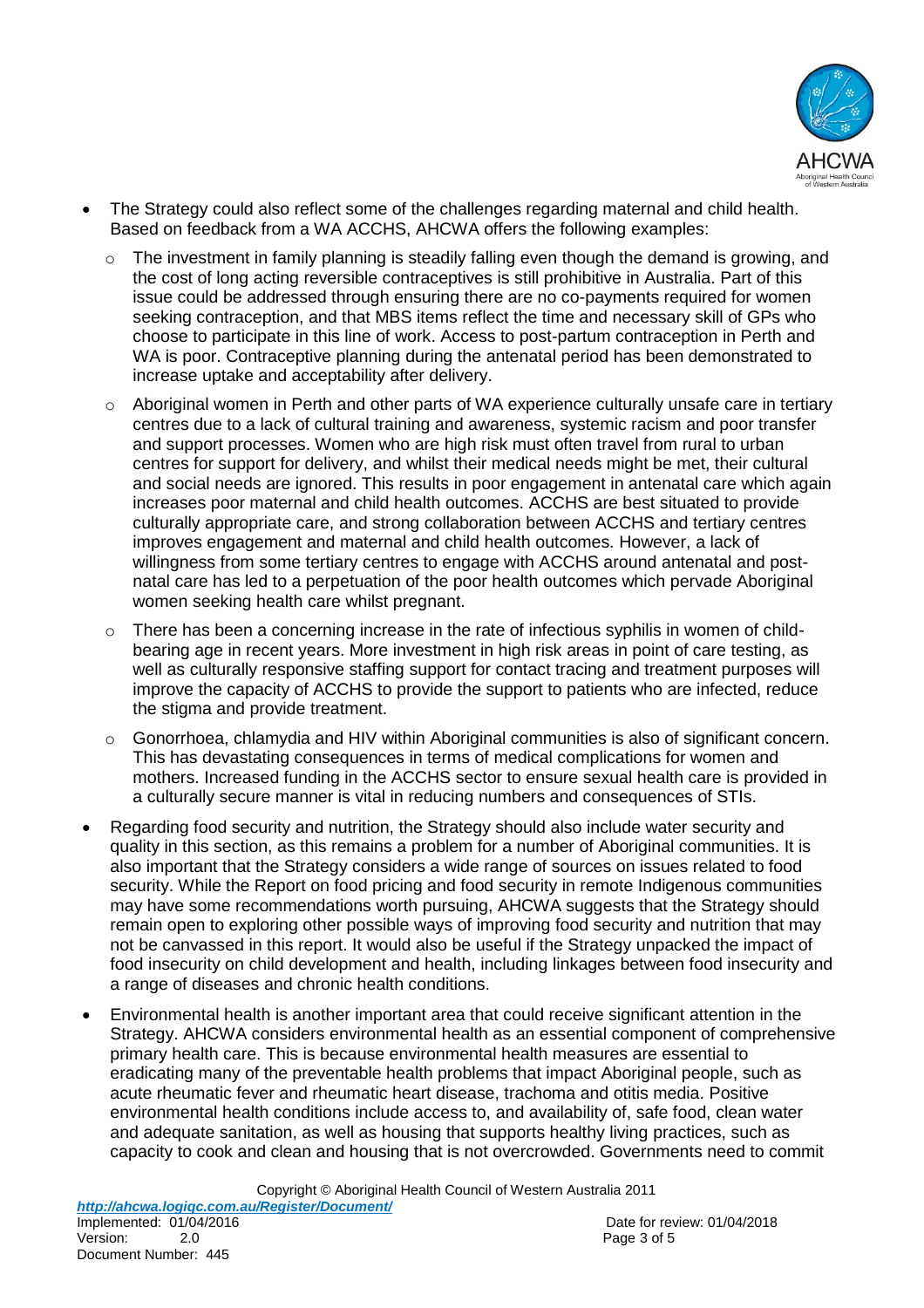

to investing in ACCHS capacity to deliver environmental health services and grow the environmental health workforce.

 Outcome 4 of this goal makes reference to 'cognitive milestones'. We suggest a culturally secure approach is taken to the definition and assessment of cognitive milestones, given that such assessment are typically based on a Western paradigm (e.g. IQ tests).

### **Goal 2: Aboriginal and Torres Strait Islander children are supported to thrive in their early years**

We note that one of the outcomes of this goal is: 'Aboriginal and Torres Strait Islander children enjoy high levels of physical, social and emotional wellbeing in their early years'. However, there is little in the focus areas under this goal that explicitly discusses this. As noted above, this could be an opportunity to include additional detail about ACCHS' provision of social and emotional wellbeing (SEWB) services. SEWB services complement (without replacing) acute mental health services, but also provide an alternative and more culturally responsive form of support that understands wellbeing in a broader and more holistic sense in comparison to the narrower model often characteristic of mainstream mental health services. AHCWA anticipates that this will be an area of increasing focus for the ACCHS sector, and it would be useful to have this reflected in the Strategy, particularly given the importance of positive SEWB across the community for healthy childhood development.

## **Goal 4: Aboriginal and Torres Strait Islander children grow up in safe nurturing homes, supported by strong families and communities**

 The focus area under this goal on housing notes that the National Agreement seeks to ensure that 88% of Aboriginal and Torres Strait Islander people live in appropriately sized (not overcrowded) housing by 2031. AHCWA strongly agrees that it is important to address overcrowding and related issues, however, as noted above, housing issues are also related to the broader topic of environmental health. Either in Goal 4 or Goal 1, AHCWA suggests additional content on environmental health should be added.

#### **Goal 5: Aboriginal and Torres Strait Islander children, families and communities are active partners in building a better service system**

 Under the 'supporting evidence' section on building the Aboriginal Community Controlled sector, there is the following description of one of the commitments in the National Agreement: 'Jurisdictions have agreed to implement measures to increase the proportion of services delivered by community controlled organisations by allocating a meaningful proportion of funding to Aboriginal community controlled organisations.' We suggest this is expanded to also include the commitment to prioritise Aboriginal organisations in funding decisions where the services provided are predominantly for Aboriginal people. As per the National Agreement: 'Government Parties agree to implement measures to increase the proportion of services delivered by Aboriginal and Torres Strait Islander organisations, particularly communitycontrolled organisations, including by… implementing funding prioritisation policies across all Closing the Gap outcomes that require decisions about the provision of services to Aboriginal and Torres Strait Islander people and communities to preference Aboriginal and Torres Strait Islander community-controlled organisations and other Aboriginal and Torres Strait Islander organisations'. We suggest this is emphasised in the Strategy.